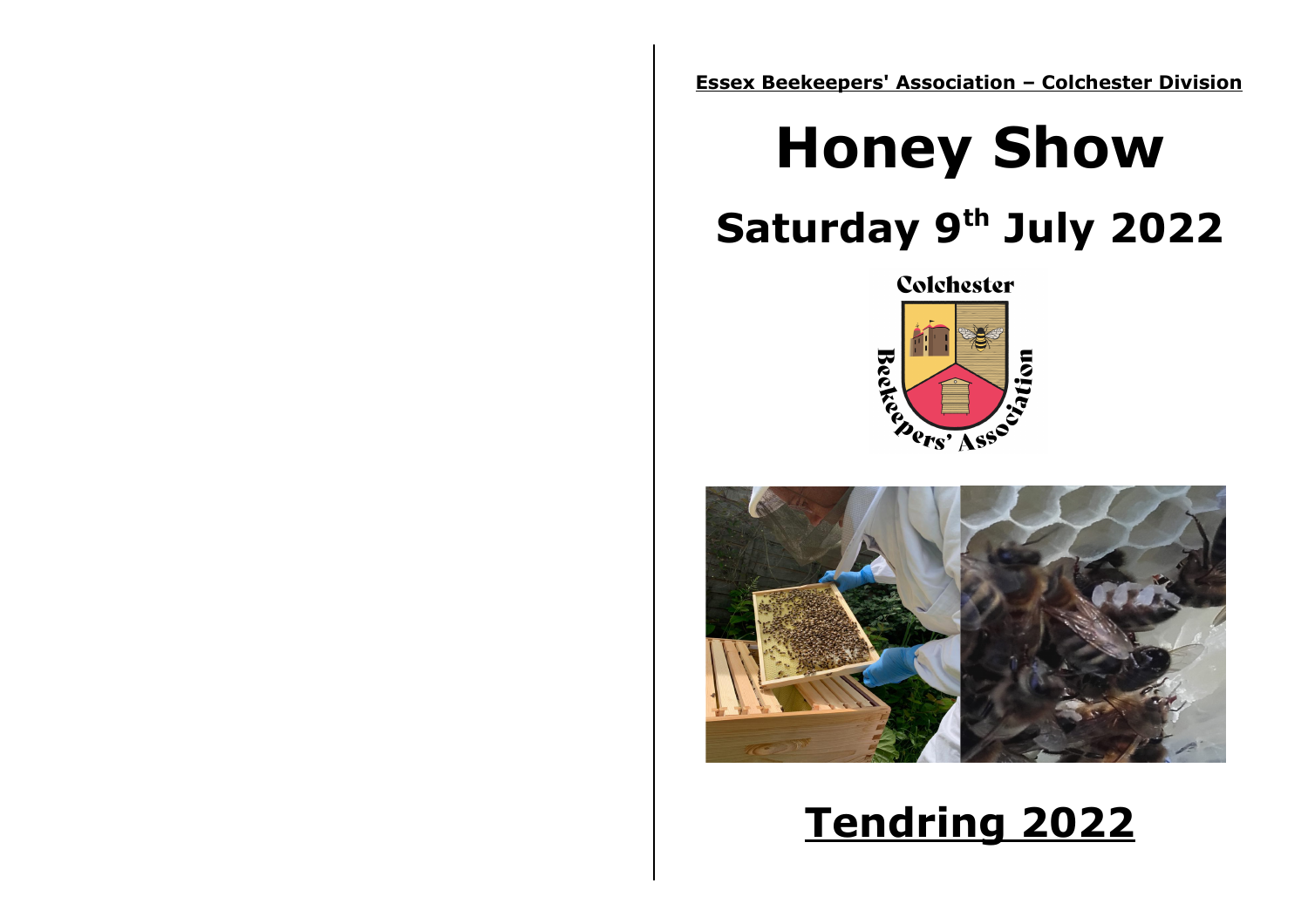## **The 2022 Competitive Honey Show**

will be held at the Tendring Hundred Show Ground, Lawford, CO11 2ND on Saturday, 9<sup>th</sup> July 2022.

Exhibits must remain on the show bench until 5 pm, after which they may be sold if correct labelling is provided, or may be collected after 6pm on the day. If not attending the show individual arrangements must be made with the show secretary.

#### **Please note, Gift Class Honey (Classes 10 and 11) will be donated to charity. Jars must be properly labelled, as for sale.**

**The competitive classes are open to all members. Please give the Show your support!**

**Presentation is very important for all classes**.

## **SPECIAL AWARDS**

**As well as certificates and cups, there will be £10 vouchers from Box House Bees for the winners in combined Classes for Honey (1-6 and 10-14), Wax (15-18), Photography,Arts & Crafts (19-26) and Baking (27-32).**

- 1. The Norrie Cup will be awarded to the member gaining the highest aggregate number of points in all classes.
- 2. The Lawford Bowl will be awarded to the member gaining the highest total points in classes 12, 13, 14.
- 3. The Silver Anniversary Cup will be awarded to the member gaining the highest total of points in classes 1-4, 10 and 11.
- 4. The Tuke Salver will be awarded to the member gaining the highest total points in the honey cookery classes.
- 5. The Novices Cup will be awarded to the member gaining the highest total points in classes 7, 8 and 9.
- 6. The A.D. Steward Cup will be awarded for class 5.
- 7. The R.T. Steward Cup will be awarded to the winner of class 6.
- 8. The John Rodgers Memorial Cup will be awarded for class 25.
- 9. The Andrew Eaton Memorial Cup will be awarded for class 15.
- 10. The George Edwards Memorial Cup will be awarded for classes 19-22.
- 11. The Sidney Barker Cup will be awarded for class 23.
- 12. The Cyril Dingley Trophies are awarded for classes 33, 34, and 35.
- 13. The Percy Bruce Cup will be awarded for class 16, 17, 18.

## **Points are awarded as follows:**

 $1^{st}$ : 4 points;  $2^{nd}$ : 3 points;  $3^{rd}$ : 2 points; Very Highly Commended: 1 point.

Each cup will be held by the winner for one year and must be returned to the Show Secretary before the next Tendring Show; it remains the property of the Division. The cups will be presented at a social event later in the summer.

## **Essex Beekeepers' Association Colchester Division**

## **HONEY SHOW RULES**

- 1. Subject to the following local rules, the rules of the National Honey Show will govern this show.
- 2. Extracted honey must be exhibited in squat 454g jars fitted with standard screw caps. Frames for extracting must be in bee-tight show cases without lacing or edging. Adhesive labels supplied by the show secretary must be fixed by the exhibitor on every jar or case - half inch from the bottom of the jar and in the top right corner of the case.
- 3. Entry forms and fees must be received by **Wednesday 6th of July 2022** at the following address: Mrs Liz Hendy, Blackbrook Farm, The Causeway, Great Horkesley, Colchester, CO6 4EJ. Tel: 07960 404504 email: [lizziehendy@icloud.com](mailto:lizziehendy@icloud.com) **Please note: late entries will not be accepted.**
- 4. Exhibits may be delivered personally to the honey tent at the Tendring Show ground **before 8am on Saturday 9th July 2022**, or to Liz Hendy **by Thursday 7th July 2022**.
- 5. Novice classes are open to any competitor who has never gained a prize in any honey show.
- 6. Judges may withhold any prize if they consider exhibits not worthy of award, or there are insufficient entries.
- 7. Exhibitors may only make one entry per Class.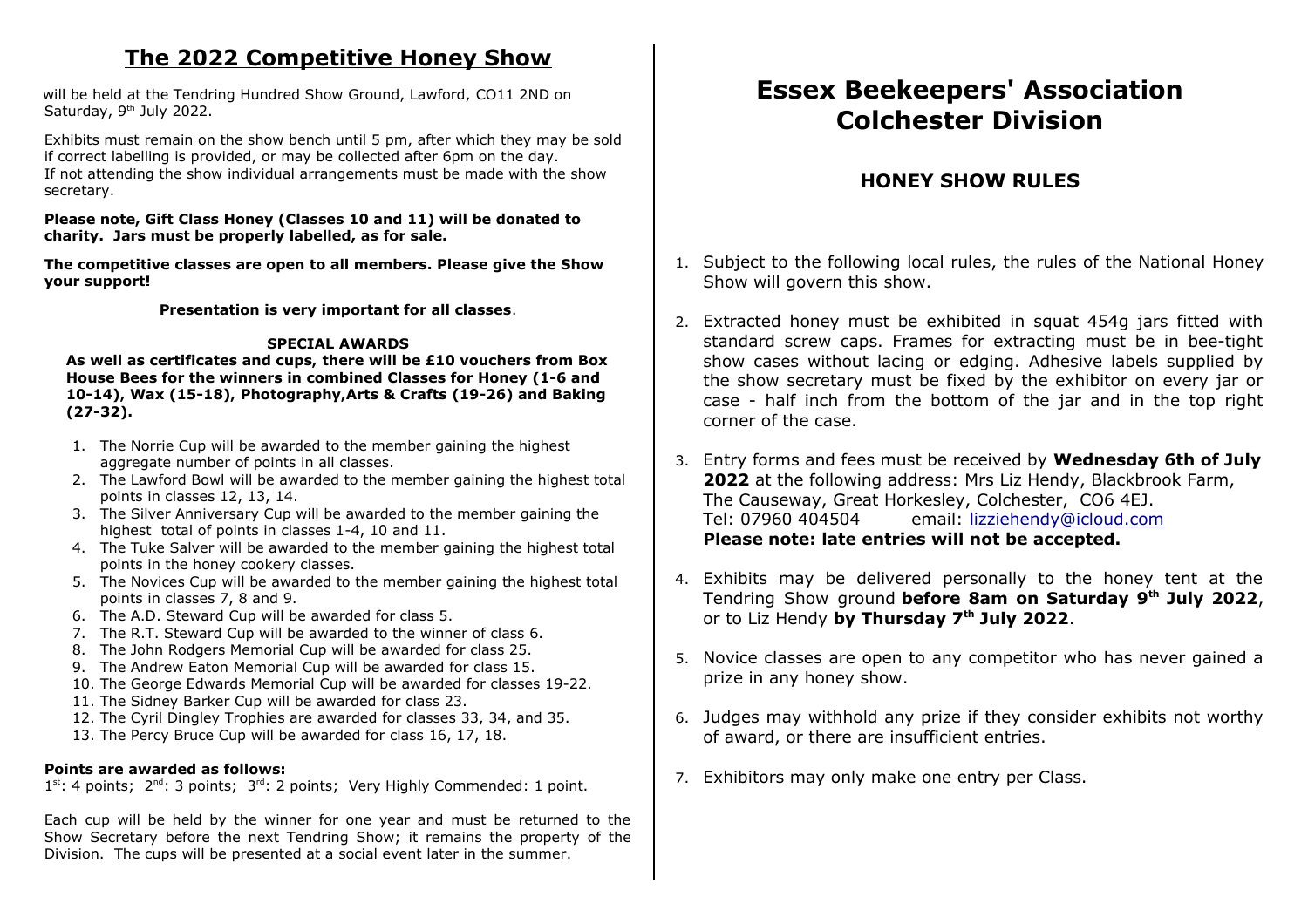## **Essex Beekeepers' Association – Colchester Division**

## **HONEY SHOW SCHEDULE**

**Entry fees - 50p** for each single entry in any class **except 10, 11, 33, 34, and 35** for which no entry fee is charged.

## **Extracted Honey**

- Class 1. Two 454g Jars Light.
	- 2. Two 454g Jars Medium.
	- 3. Two 454g Jars Dark.
	- 4 Two 454g Jars Granulated or Creamed.
	- 5. Six 454g jars of clear honey, labelled ready for sale.
	- 6. Six 454g jars of granulated or creamed honey, labelled ready for sale.

## **Novices Class** (Please see rule No. 5.)

- 7. Two 454g Jars any colour.
- 8. Two 454g Jars Granulated or Creamed.
- 9. Five 28g Blocks of wax.

## **Gift Honey**

Honey entries in these classes will be donated to charity.

- 10. One 454g Jar any colour.
- 11. One 454g Jar Granulated or Creamed.

## **Comb Honey**

- 12. One Comb for Extracting.
- 13. One Section.
- 14. Two Containers of Cut Comb each between 227g and 255g.

## **Wax**

- 15. Cake of wax not less than 340g.
- 16. Five 28g blocks of wax.
- 17. A pair of candles made of beeswax by casting in a mould.
- 18. A pair of candles made of beeswax by any method other than casting in a mould.

## **Photography**

Photographs may be no larger than 5"x7", should not be mounted, and may be colour or black and white.

- 19. Flowers.
- 20. Beekeeping.
- 21. A honey bee.
- 22. Any bee, other than a honey bee, identified at species level.

## **Arts and Crafts**

- 23. Design a Honey Jar Label. Provide 1 label for a 454g honey jar and an A6 print of the label. Details of labelling regulations are on page 49 of the February 2021Thorne catalogue or at this link: [https://www.businesscompanion.info/en/quick-guides/food-and](https://www.businesscompanion.info/en/quick-guides/food-and-drink/labelling-of-honey)[drink/labelling-of-honey](https://www.businesscompanion.info/en/quick-guides/food-and-drink/labelling-of-honey)
- 24. Mead. Approximately 750ml in a clear, colourless, glass bottle. Cork stoppers with white plastic flanges should be used.
- 25. Decorative display with a minimum of 2 x 454g jars of honey together with other bee or honey products, or both.
- 26. An illustrated beekeeping journal or note book for the active season, covering the period from  $1<sup>st</sup>$  April 2022 to Tendring Show date, kept and entered by an individual beekeeper.

## **Cooking With Honey**

Exhibit cakes and bread on attractive plates, take note of baking tin sizes. Recipes for Classes 27 to 31 are printed in the schedule. For Class 32, please provide a copy of your recipe, which must include honey.

- 27. Sultana and Honey Soda Loaf
- 28. Honey Cake with Honeyed Almond Topping
- 29. White Chocolate and Honey Blondies
- 30. Honey Biscuits
- 31. Honey Flapjacks
- 32. Show Stopper

## **Children's Classes**

Ages 4-11. The judge will take age into consideration.

- 33. A Poem about a Bee, or Bees. Hand written, up to A5 in size.
- 34. A Bee poster, up to A4 in size.
- 35. A Model of a Bee using any materials, maximum size 15 cm.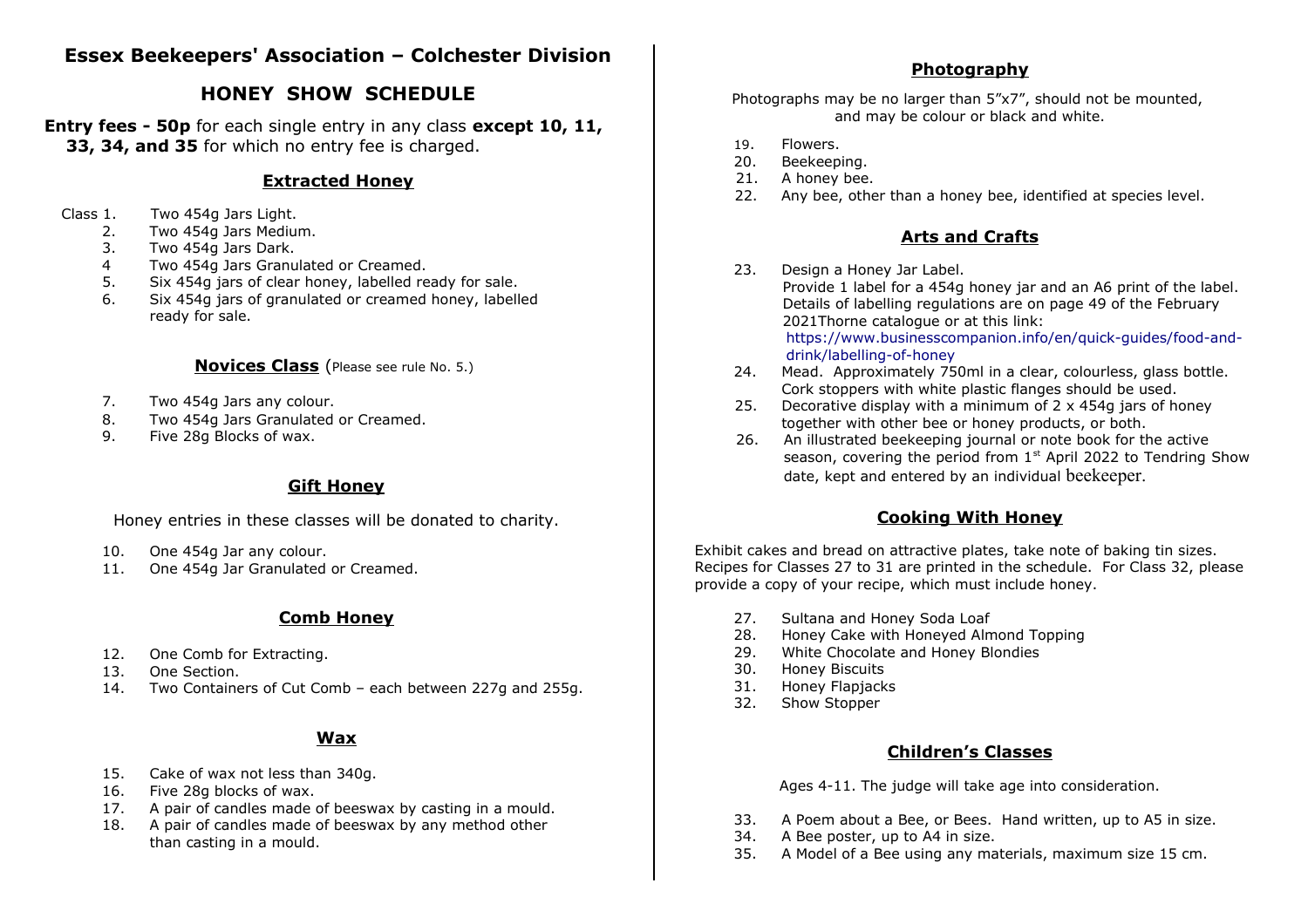## **Recipes**

#### **Sultana and Honey Soda Loaf** – Class 27

#### **Ingredients**

40g honey 150g sultanas 300g self raising flour + extra for dusting large pinch of fine sea salt 200ml buttermilk 2tbsp olive oil

Set the oven to 220°C, Gas 7

#### **Method**

Dissolve the honey in 3 tbsp of warm water, add the sultanas and leave to soak overnight. In a large bowl mix together the flour, salt and the soaked sultanas. Add the buttermilk and olive oil and mix to form a dough. Transfer dough to a floured surface and knead until smooth and shape into a round. Place loaf onto a baking sheet and press to form a circle about 20cm in diameter. Score the loaf with a cross and bake for 25-30mins. To tell if cooked the base of the loaf should sound hollow when tapped.

#### **Honey Cake with Honeyed Almond Topping** - Class 28

#### **Ingredients**

| 175g slightly salted butter + extra for greasing | 1tsp bicarbonate soda |
|--------------------------------------------------|-----------------------|
| 85g clear honey + 4tbsp for drizzling            | 1tsp baking powder    |
| 85g caster sugar                                 | 100ml natural yoghurt |
| 85g ground almond                                | 3 eggs, 2 separated   |
| 200g plain flour                                 | 85g flaked almonds    |

Set the oven to 180°C, (160°C fan), Gas 4

#### **Method**

Grease 900g/2lb loaf tin. To help with removal of cake when cooked, line the tin with a strip of baking parchment so it overhangs each end. Put all the ingredients except the egg whites into the mixing bowl. Put the egg whites into another small bowl and whisk until stiff. Then beat the bowl of other ingredients until smooth. Fold in the egg whites and tip the mix into the prepared tin. Scatter over the flaked almonds and bake for 55 mins on the middle-lower shelf of oven until golden and a skewer comes out clean. Remove cake from the oven and quickly drizzle with 2tbsp honey and a pinch of fine salt. Return to the oven for 5 mins. Remove from the oven and drizzle with a further 2tbsp honey and leave to cool in the tin on a wire rack. Run a knife round the edge and use the parchment overhangs to lift the cake from the tin.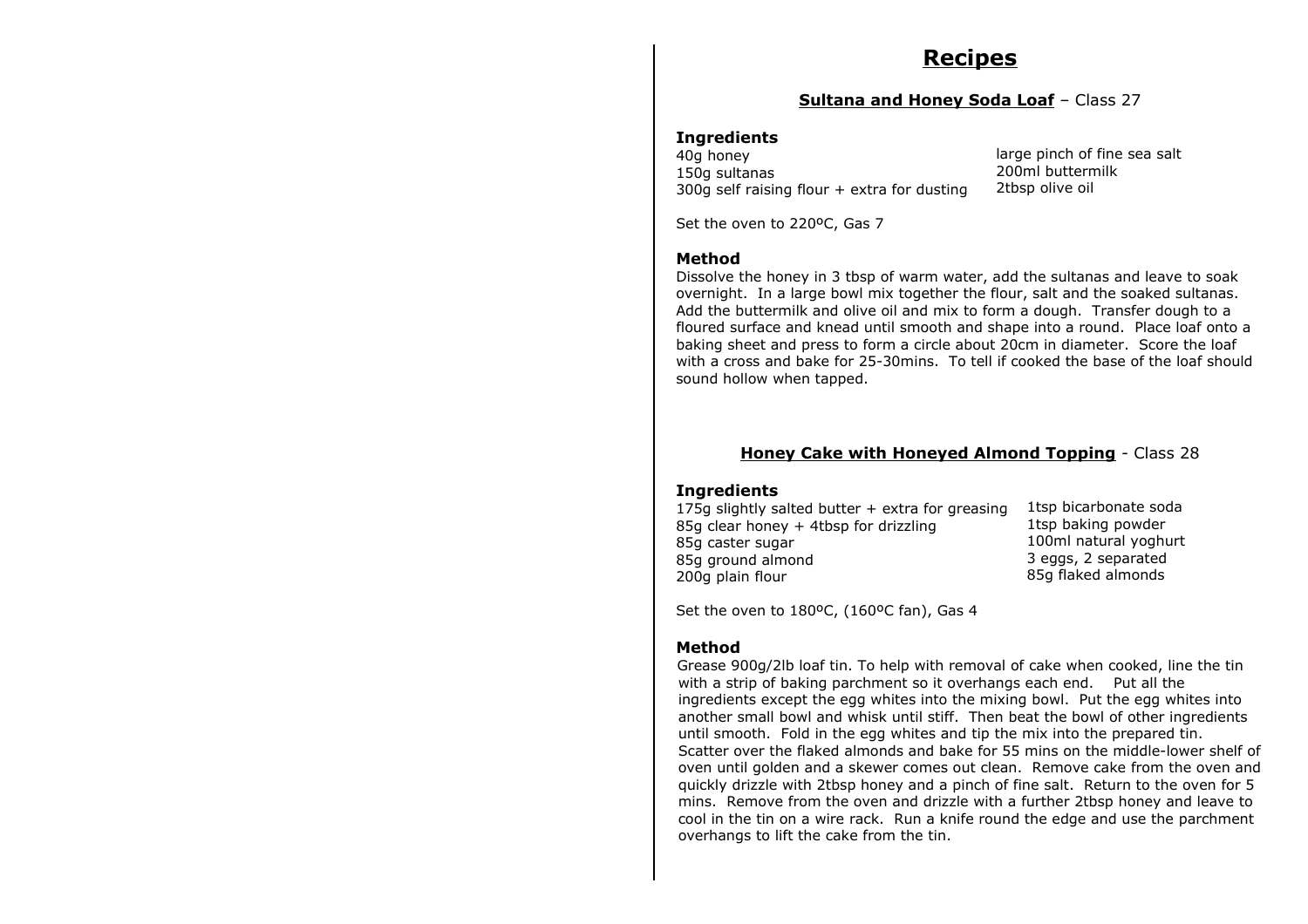## **White Chocolate and Honey Blondies** - Class 29

#### **Ingredients**

100g unsalted butter plus extra for greasing 175g white chocolate 100g honey 50g light muscovado sugar 100g chopped brazil or macadamia nuts

2 eggs lightly beaten 1⅟₂ tsp vanilla extract 200g plain white flour 1⅟₂ tsp baking powder 50g dried cherries/cranberries

Set the oven to 170°C, Gas  $3\square\square$ 

## **Method**

Grease a 20cm square shallow baking tin. Chop 75g of the white chocolate into small chunks. Break the rest into squares. Melt the butter and squares of chocolate in a large heatproof bowl over a pan of simmering water and stir to amalgamate. Remove from the heat and stir in the honey, sugar, eggs and vanilla, fold in the flour and baking powder. Stir in the nuts, dried fruit and white chocolate chunks forming a stiff dough. Scrape into the prepared tin and bake for 20 – 25 mins until the top is lightly brown. Leave in tin until completely cool cut into 16 squares.

Exhibit 5 squares on a plate of your choice.

## **Honey Biscuits** – Class 30

#### **Ingredients**

75g butter, softened 25g caster sugar 25g cornflour

60g honey 125g plain flour

Set the oven temperature to 180ºC, Gas 4

## **Method**

Line a baking sheet with non-stick baking parchment. Mix butter, honey and sugar together well. Work in flour and cornflour to make a dough. Chill dough for 30mins. Roll out dough to 2 – 3mm thickness and using either a round or hexagonal cutter approx 50 – 70mm across cut shapes. Leave space between biscuits on the baking sheet and bake for 8 – 10 mins.

Exhibit 5 biscuits on a plate of your choice.

## **Honey Flapjacks** - Class 31

#### **Ingredients**

200g butter 100g Demerara sugar 50g "extras"

200g clear honey 400g porridge oats pinch of salt if using unsalted butter

Set the oven temperature to 180ºC, Gas 4

#### **Method**

Grease a tray-bake tin, 30cm x 20cm approx. Warm the butter and honey over low heat until the butter is melted. Mix into the oats, sugar and "extras", and spread the mixture in the tin, pressing down well.

Bake for about 20 minutes until light golden. Cut into 15 portions while still warm. Remove from the tin when cold.

Suggested extras – nuts, dried fruit, seeds, chocolate. For plain flapjacks use 450g porridge oats.

Exhibit 5 flapjacks on a plate of your choice.

## **Show Stopper** - Class 32

**A bee themed** decorated cake using a baking tin (or tins) no bigger than 20cms. Any recipe for the cake can be used providing it contains honey.

Recipe to be declared.